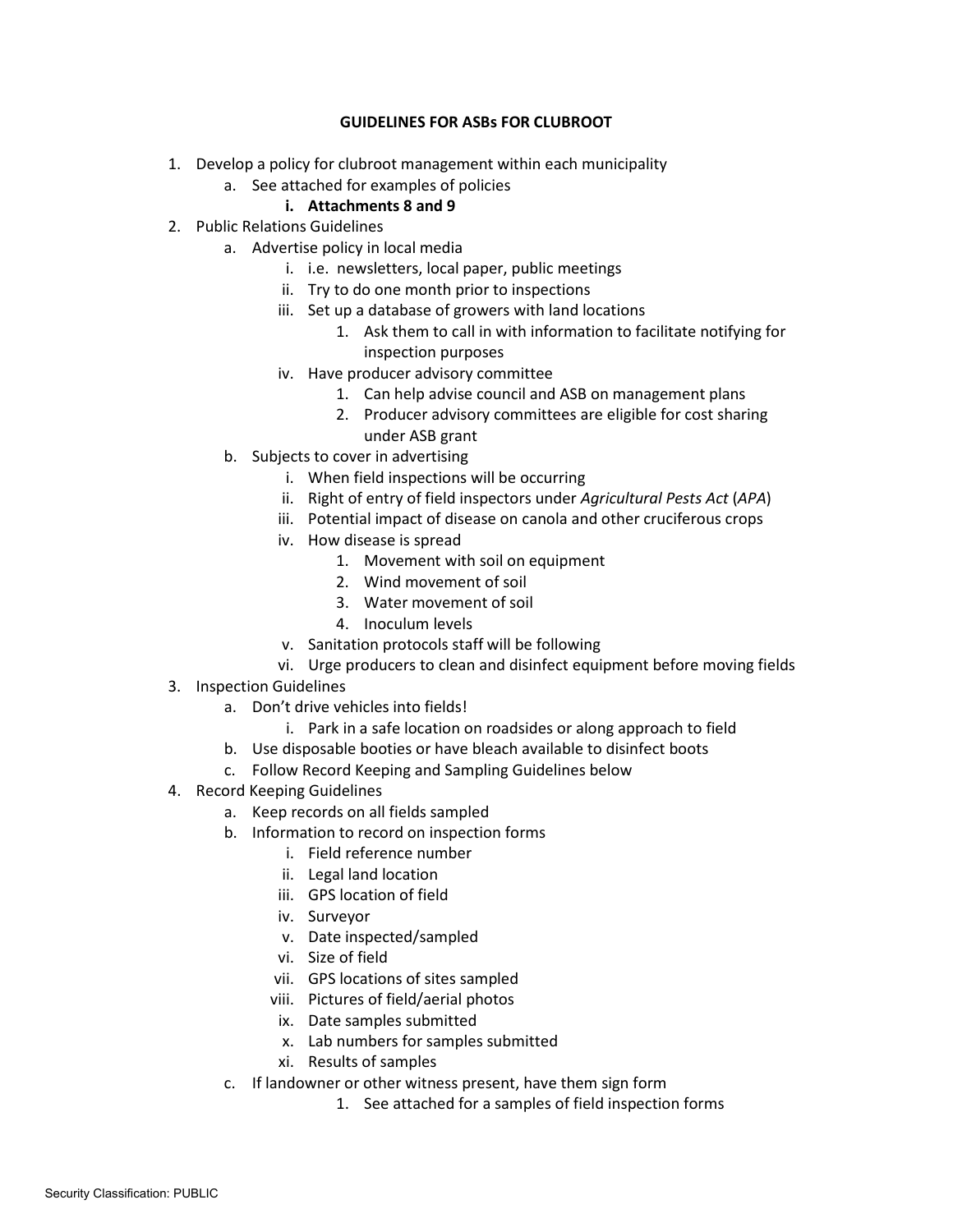# **a. Attachments 1 & 2**

- d. Maintain a log of all samples submitted for testing
- e. Record all contacts with landowner/occupant of land
- 5. Sampling Guidelines
	- a. Sample more than one area of a field
		- i. If using a percent disease incidence to determine length of restriction (i.e. low, moderate or high), must follow attached guidelines from Dr. Strelkov

# **1. Attachment 3**

- ii. If using a presence of absence standard for enforcement, sample a minimum of 5 areas of field
	- 1. Number of samples taken per field should be outlined in local bylaws for each jurisdiction
	- 2. Highly recommend that a W or other zigzag pattern is used and multiple samples are taken
		- a. Don't just sample the entryways!!!

# **3. Attachment 4**

- b. If a positive visual sample is found on a field of a producer who has not previously had clubroot, lab samples MUST be taken for confirmation via a PCR test
	- i. Policy Guidelines for ASBs

# **1. Attachment 5**

- c. Use good sanitation when collecting samples to prevent cross contamination and prevent false negatives!
	- i. Sterilize sampling tools between each sample using a 1-2% v/v bleach solution or alcohol
	- ii. Use a new Ziploc bag for each sample
		- 1. If samples cannot be submitted immediately, paper bags may be used but steps have to be taken to prevent cross contamination of samples
- d. Record field reference number on each sample as it is collected
- e. Keep samples cool by placing into a cooler
- f. Submit samples as soon as possible
	- i. If samples cannot be submitted immediately, air dry and send in for testing
- 6. Notice Guidelines
	- **a.** Upon receipt of a positive visual sample/PCR sample (especially for producers that have not had clubroot previously identified on their land), a notice should be issued **if cropping restrictions are going to be enforced**
		- i. Follow local policies and guidelines of municipality
		- ii. See **Attachment 5**
	- b. Issuing Notice
		- i. Form 2 (Section 6 (1)) Agricultural Pests Act is the notice that is to be issued for a clubroot infestation
			- **1. Attachment 6**
			- **2. Attachment 7 (example of clubroot notice)**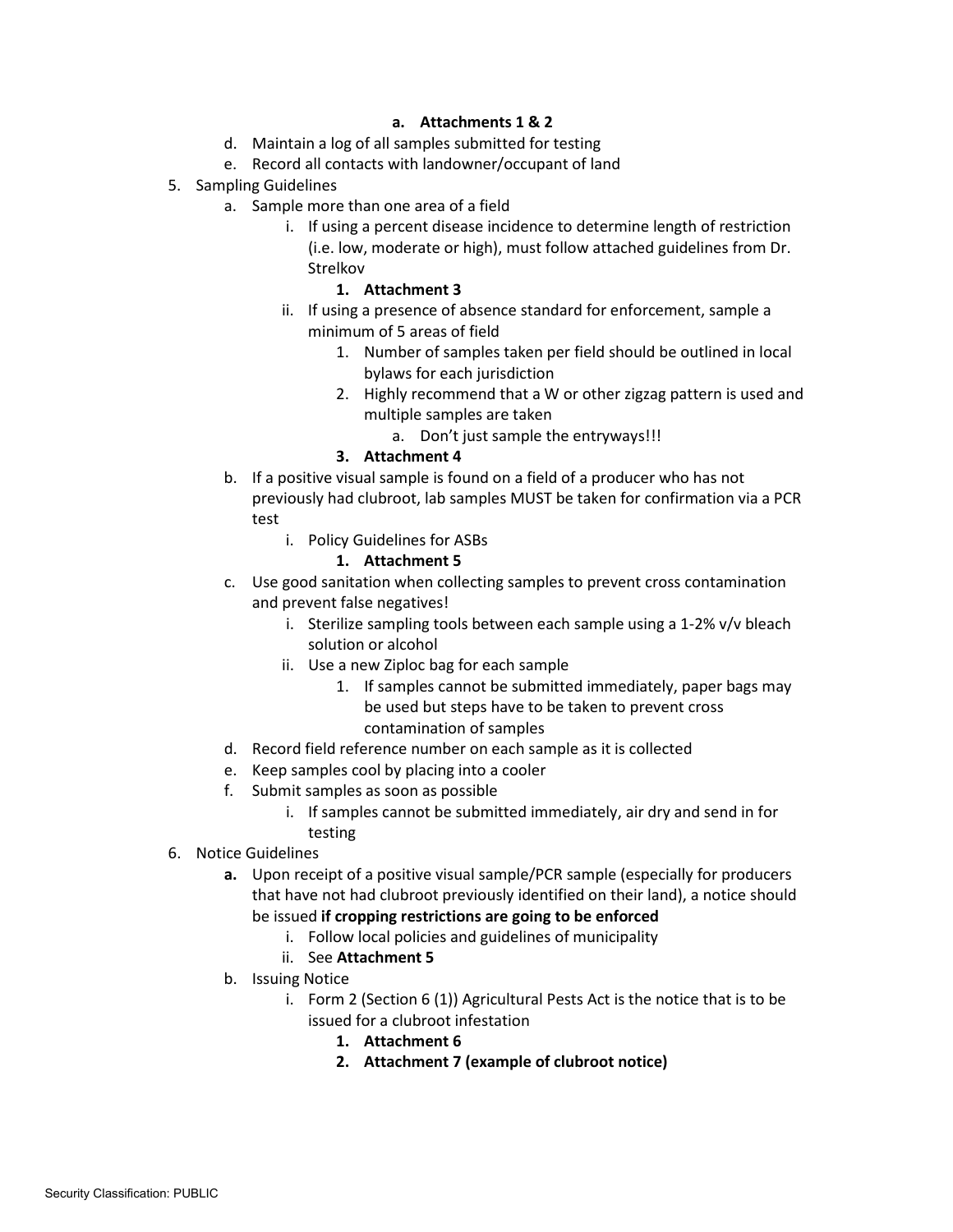Attachment 1 Example - Clubroot Inspection Form

|                                                                                     |                                    |                         | (INSERT DATE)           |
|-------------------------------------------------------------------------------------|------------------------------------|-------------------------|-------------------------|
| LANDOWNER                                                                           |                                    | INITIAL INSPECTION DATE |                         |
| <b>QTR</b><br><b>SEC</b><br>TWP<br><b>RGE</b><br><b>MER</b>                         | <b>FIELD DIAGRAM</b>               |                         |                         |
| <b>LEGAL LAND DESCRIPTION</b>                                                       |                                    |                         |                         |
|                                                                                     |                                    |                         |                         |
|                                                                                     |                                    |                         |                         |
| MUNICIPAL ADDRESS                                                                   |                                    |                         |                         |
| (IF AVAILABLE)                                                                      |                                    |                         |                         |
| <b>ESTIMATED SIZE OF FIELD</b>                                                      |                                    |                         |                         |
|                                                                                     |                                    |                         |                         |
|                                                                                     | <b>INITIAL VISIT</b>               |                         |                         |
| <b>INSPECTION PERFORMED:</b>                                                        |                                    |                         | SAMPLE TAKEN: YES or NO |
| <b>REMARKS:</b><br>i.e. Found suspicious plants near the entrance of field. Samples |                                    |                         | <b>SAMPLE LOT:</b>      |
| taken and sent into (Lab) for PCR test.                                             |                                    |                         | LAB NO:                 |
|                                                                                     |                                    |                         |                         |
|                                                                                     |                                    |                         | <b>RESULT:</b>          |
|                                                                                     |                                    |                         | POSITIVE or NEGATIVE    |
| <b>GPS LOCATION:</b>                                                                |                                    |                         |                         |
|                                                                                     |                                    |                         |                         |
|                                                                                     |                                    |                         |                         |
| <b>INSPECTOR NAME</b>                                                               | <b>INSPECTOR SIGNATURE</b>         |                         | <b>DATE</b>             |
|                                                                                     |                                    |                         |                         |
| <b>NOTICE NO:</b>                                                                   | <b>NOTIFICATION OF INFESTATION</b> |                         |                         |
| DATE NOTICE ISSUED:                                                                 |                                    |                         |                         |
| DATE NOTICE RECEIVED:                                                               |                                    |                         |                         |
|                                                                                     |                                    |                         |                         |
|                                                                                     | <b>INITIAL CONTACT</b>             |                         |                         |
|                                                                                     |                                    |                         |                         |
| <b>CONTACT NAME:</b>                                                                |                                    |                         |                         |
| <b>REMARKS:</b>                                                                     |                                    |                         |                         |
|                                                                                     |                                    |                         |                         |
|                                                                                     |                                    |                         |                         |
| <b>INSPECTOR NAME</b>                                                               | <b>INSPECTOR SIGNATURE</b>         |                         | <b>DATE</b>             |
|                                                                                     |                                    |                         |                         |

# **(INSERT MUNICIPALITY) CLUBROOT INSPECTION FORM**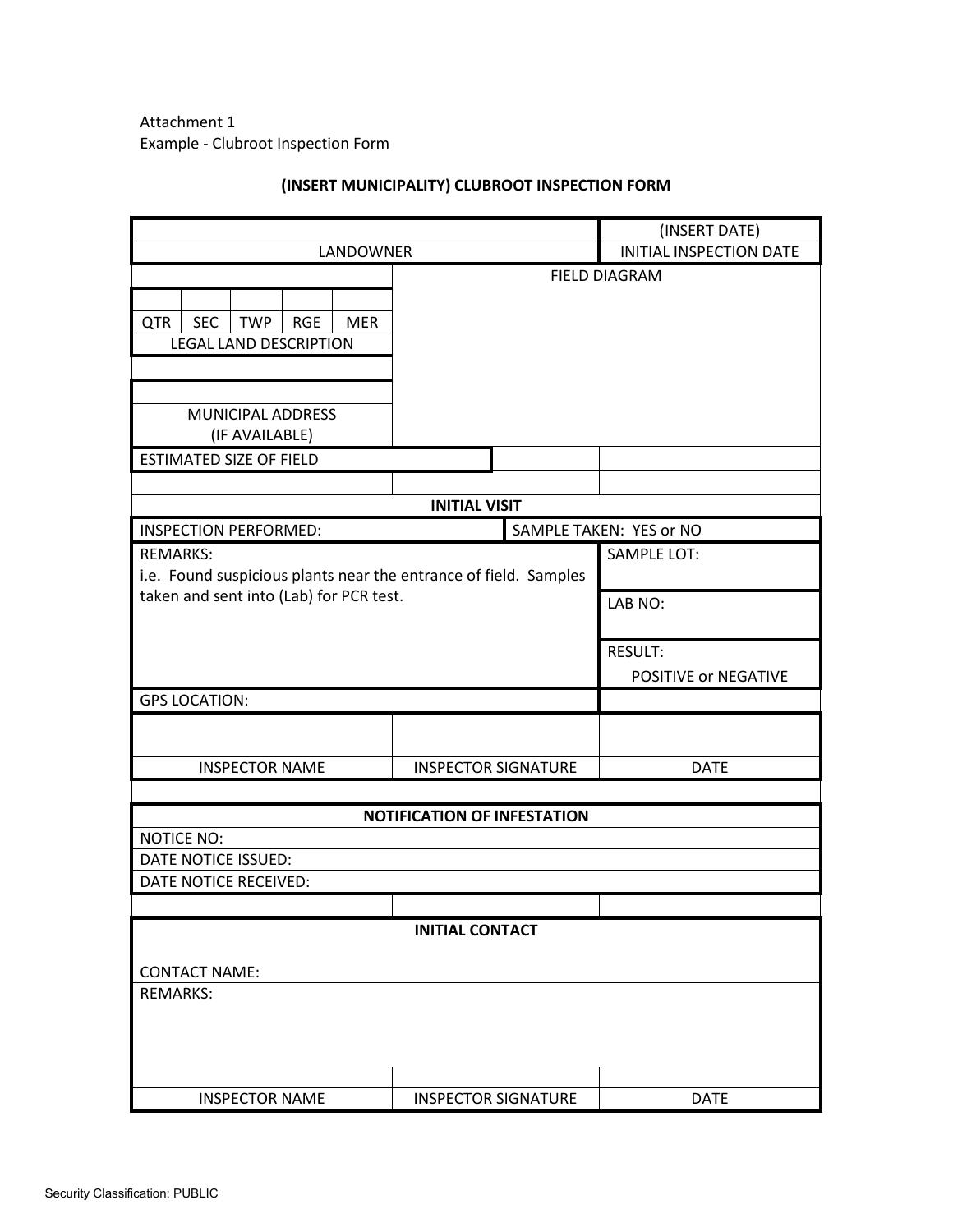# Attachment 2 Example - Clubroot Inspection Follow Up Forms

| <b>FOLLOW UP - YEAR 1</b> |                            |             |  |
|---------------------------|----------------------------|-------------|--|
| <b>CROP:</b>              |                            |             |  |
| <b>REMARKS:</b>           |                            |             |  |
|                           |                            |             |  |
|                           |                            |             |  |
|                           |                            |             |  |
| <b>INSPECTOR NAME</b>     | <b>INSPECTOR SIGNATURE</b> | <b>DATE</b> |  |

| <b>FOLLOW UP - YEAR 2</b> |                            |             |  |
|---------------------------|----------------------------|-------------|--|
| <b>CROP:</b>              |                            |             |  |
| <b>REMARKS:</b>           |                            |             |  |
|                           |                            |             |  |
|                           |                            |             |  |
|                           |                            |             |  |
| <b>INSPECTOR NAME</b>     | <b>INSPECTOR SIGNATURE</b> | <b>DATE</b> |  |

| <b>FOLLOW UP - YEAR 3</b> |                            |             |  |  |
|---------------------------|----------------------------|-------------|--|--|
| <b>CROP:</b>              |                            |             |  |  |
| <b>REMARKS:</b>           |                            |             |  |  |
|                           |                            |             |  |  |
|                           |                            |             |  |  |
|                           |                            |             |  |  |
| <b>INSPECTOR NAME</b>     | <b>INSPECTOR SIGNATURE</b> | <b>DATE</b> |  |  |

| <b>FOLLOW UP - YEAR 4</b> |                            |             |  |  |
|---------------------------|----------------------------|-------------|--|--|
| <b>CROP:</b>              |                            |             |  |  |
| <b>REMARKS:</b>           |                            |             |  |  |
|                           |                            |             |  |  |
|                           |                            |             |  |  |
|                           |                            |             |  |  |
| <b>INSPECTOR NAME</b>     | <b>INSPECTOR SIGNATURE</b> | <b>DATE</b> |  |  |

| <b>FOLLOW UP - YEAR 5</b> |                            |             |
|---------------------------|----------------------------|-------------|
| <b>CROP:</b>              |                            |             |
| <b>REMARKS:</b>           |                            |             |
|                           |                            |             |
|                           |                            |             |
|                           |                            |             |
|                           |                            |             |
| <b>INSPECTOR NAME</b>     | <b>INSPECTOR SIGNATURE</b> | <b>DATE</b> |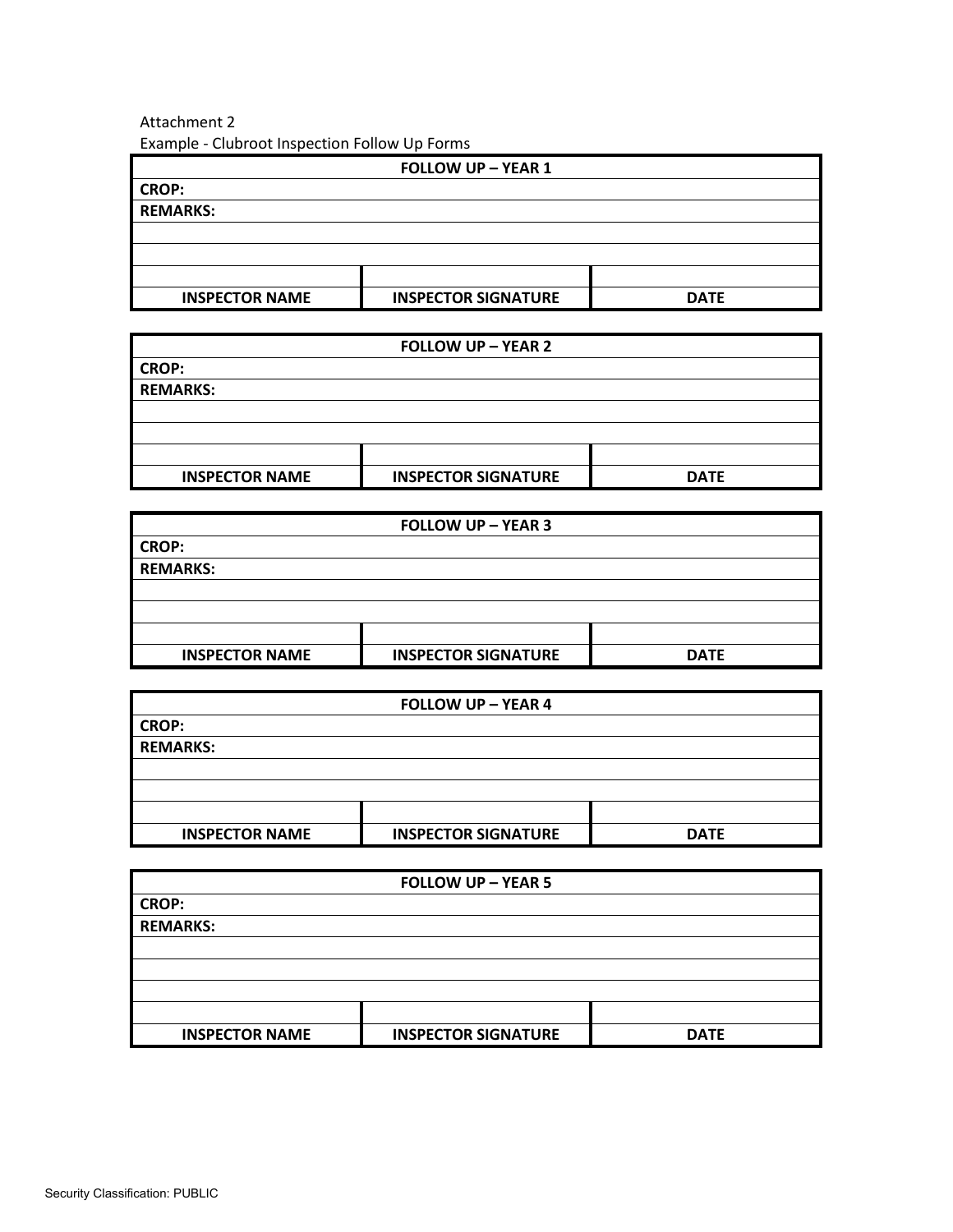#### Attachment 3

# **CLUBROOT OF CRUCIFERS SURVEYING PROTOCOL TO DETERMINE PERCENT DISEASE INCIDENCE**

**Introduction:** Clubroot is a serious soil-borne disease of crucifers (canola, mustard and vegetable crops such as cabbage, broccoli, cauliflower, turnip and radish) caused by the funguslike organism *Plasmodiophora brassicae*. Disease development is favored by wet and acidic soil conditions. The pathogen is mainly spread by movement of soil and infected plant material, as well as by run-off water.

**Symptoms:** The pathogen infects the roots of susceptible hosts, causing the formation of clubshaped galls or swellings that restrict the uptake of water and nutrients by the plant. Aboveground symptoms include yellowing, stunting, premature ripening and wilting of plants under moisture stress. As symptoms may take 6-8 weeks to develop, they become most noticeable later in the summer (late July or August). See **Agdex 140/638-1, "Clubroot Disease of Canola and Mustard"** for more information on clubroot and pictures of galls.

#### **Equipment and Materials Needed:**

| Clipboard     | Pocket knife       | plastic tray or pail   |
|---------------|--------------------|------------------------|
| Record sheets | Paper bags         | Disposable boot covers |
| Hand trowel   | 5% bleach solution | <b>GPS Unit</b>        |

**Survey Procedure:** Scout for clubroot by visually inspecting canola / mustard / cole crop roots for galls. **Survey the field shortly after swathing** – the physical effort needed to walk through the field will be minimal and galls will be maximum size. If the survey is conducted long after swathing, the galls will begin to deteriorate and more care is needed during root removal and diagnosis.

- 1. Do not drive or park vehicle into fields.
	- a. Try to park on the side of the road in a safe location.
- 2. Put on new disposable boot covers.
- 3. Survey the field in a 'W' pattern, sampling 10 plants at each of 10 equally spaced sites along the arms of the W.
	- a. Begin 30 m to the right of the field access, 10m from field edge and allow 100 m between sampling points.
	- b. The last sampling point may be conducted at any spot in the field that is suspect due to topography (for example, low-lying area with more moisture) or due to suspicious symptoms during ripening (indicated by farmer or pre-scouting during ripening stages).
	- c. See diagram below for sampling pattern.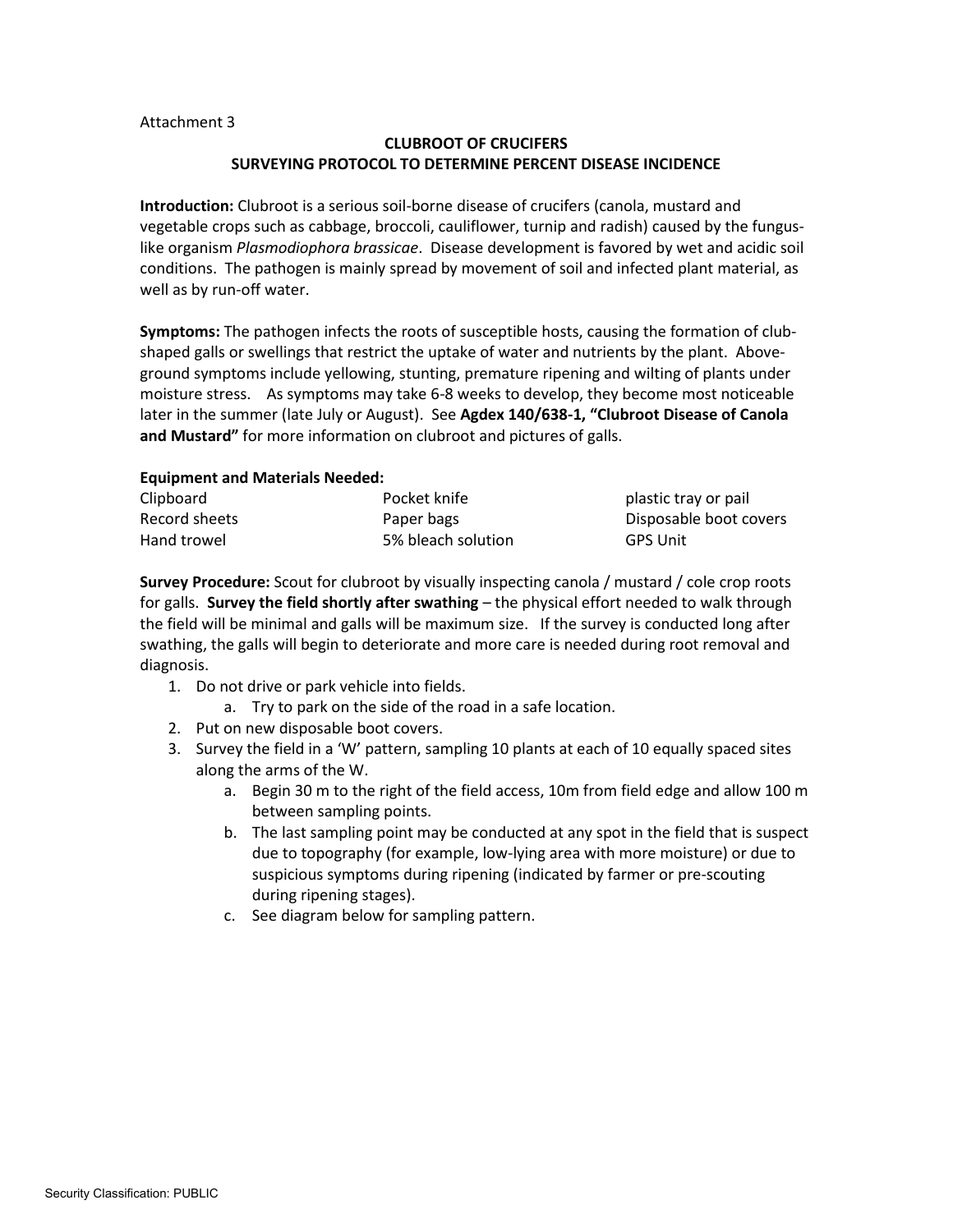

- 4. At each sample site, dig up roots from 10 plants and shake off excess soil. Visually examine roots for presence of galls. Record sample site GPS location and findings on form.
	- a. At sample sites where infection is observed or suspected, collect 5 root specimens with galls, by cutting off stems and placing roots in a paper bag labeled with field location.
		- i. **NOTE:** Disinfect sampling tools with a 10% v/v bleach solution or alcohol between samples.
	- b. Combine the root samples from suspect individual sites in the field. The composite sample should have 5 to 10 suspect root specimens.
	- c. Retain sample (air dry) for submission to lab for confirmation (needed for first occurrence for an individual grower). Dr. Strelkov at the University of Alberta may also request samples for pathotype identification.
- 5. Prior to leaving potentially infested field, discard disposable boot covers into garbage bag and incinerate later. If boot covers were not used, remove clumps of soil from boots, and then wash in plastic tray with 1-2% v/v bleach solution (in order to prevent disease spread). Disinfect sampling tools with bleach solution.
	- a. Recommended to keep boots/tools in solutions for 15 minutes.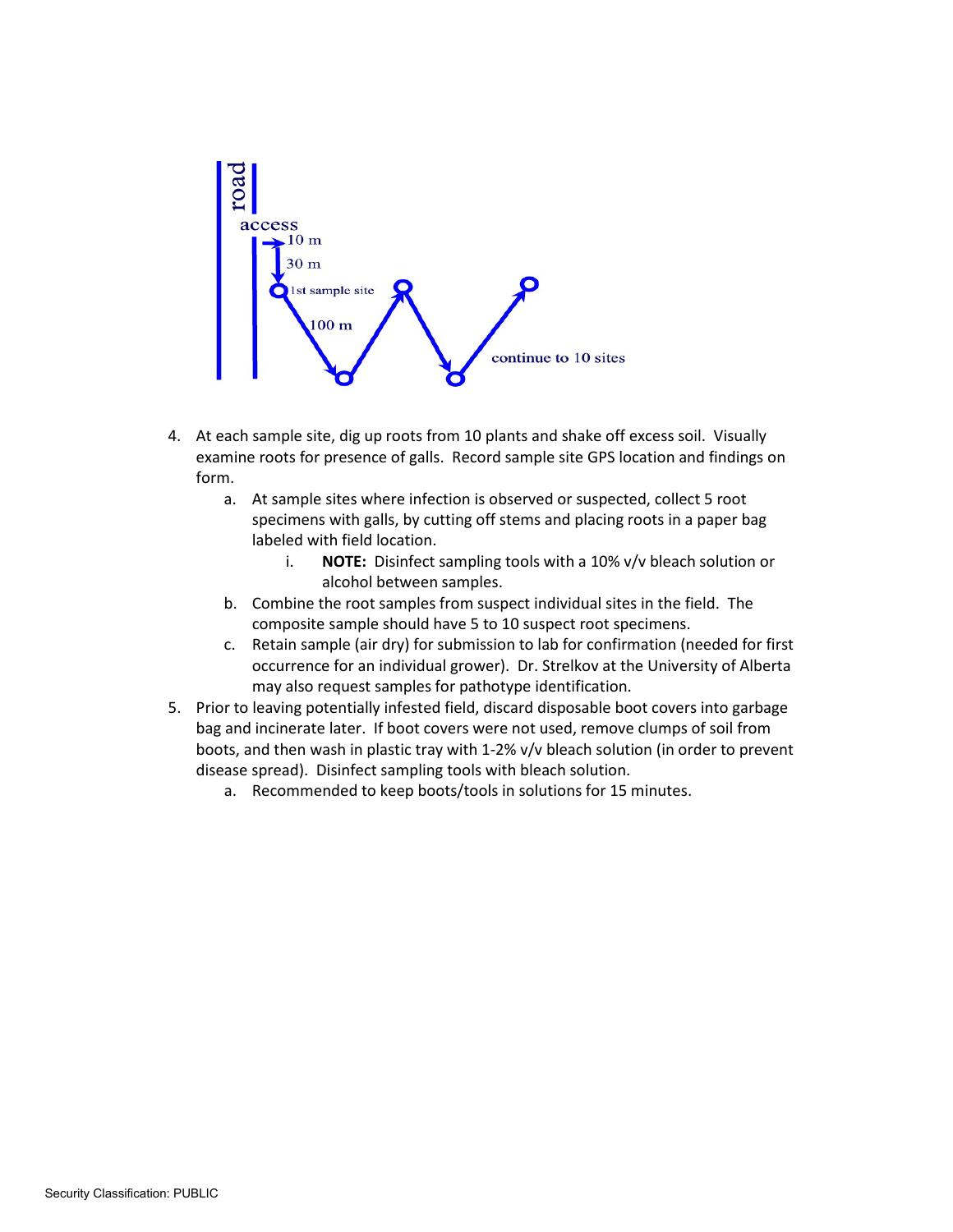#### ASB CLUBROOT SURVEY FORM 2008

| Surveyor name                                                                    |
|----------------------------------------------------------------------------------|
|                                                                                  |
|                                                                                  |
|                                                                                  |
|                                                                                  |
| Field location (quarter, section, township, etc) _______________________________ |
|                                                                                  |
|                                                                                  |
|                                                                                  |
|                                                                                  |
|                                                                                  |
| 2005                                                                             |
| Field soil pH from previous soil tests if available                              |

## **Survey results**

Strictly according to protocol (sample 10 plants at each of 10 sites using W pattern)

| Sample site        | GPS coordinates | Number of infested plants |
|--------------------|-----------------|---------------------------|
| 1 (nearest access) |                 |                           |
| 2                  |                 |                           |
| 3                  |                 |                           |
| 4                  |                 |                           |
| 5                  |                 |                           |
| 6                  |                 |                           |
|                    |                 |                           |
| 8                  |                 |                           |
| 9                  |                 |                           |
| 10                 |                 |                           |

\_\_\_\_\_\_\_\_\_\_\_\_\_\_\_\_\_\_\_\_\_\_\_\_\_\_\_\_\_\_\_\_\_\_\_\_\_\_\_\_\_\_\_\_\_\_\_\_\_\_\_\_\_\_\_\_\_\_\_\_\_\_\_\_\_\_\_\_\_\_\_\_\_\_\_\_\_\_ \_\_\_\_\_\_\_\_\_\_\_\_\_\_\_\_\_\_\_\_\_\_\_\_\_\_\_\_\_\_\_\_\_\_\_\_\_\_\_\_\_\_\_\_\_\_\_\_\_\_\_\_\_\_\_\_\_\_\_\_\_\_\_\_\_\_\_\_\_\_\_\_\_\_\_\_\_\_

# positive sites / 10 \_\_\_\_\_\_\_\_\_\_\_\_\_\_ Lab test confirmation \_\_\_\_\_\_\_\_\_\_\_\_ Additional comments

Optional – draw map of field and landmarks with sampling points (on back of page)

| Surveyor signature |  |
|--------------------|--|
|                    |  |

Surveyor signature\_\_\_\_\_\_\_\_\_\_\_\_\_\_\_\_\_\_\_\_\_\_\_\_\_\_\_\_ Date\_\_\_\_\_\_\_\_\_\_\_\_\_\_\_\_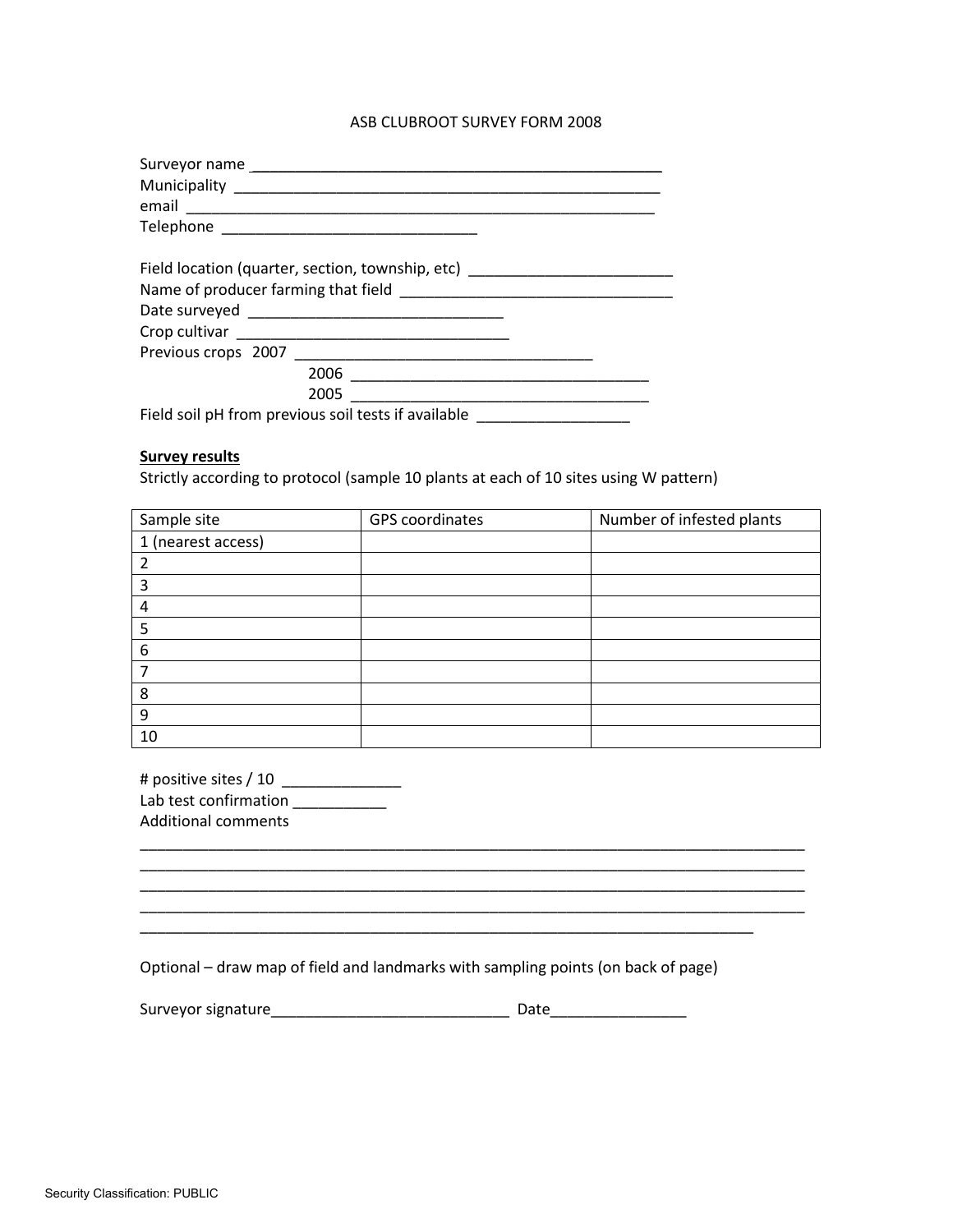Indicate roads and field access, sample points, and landmarks

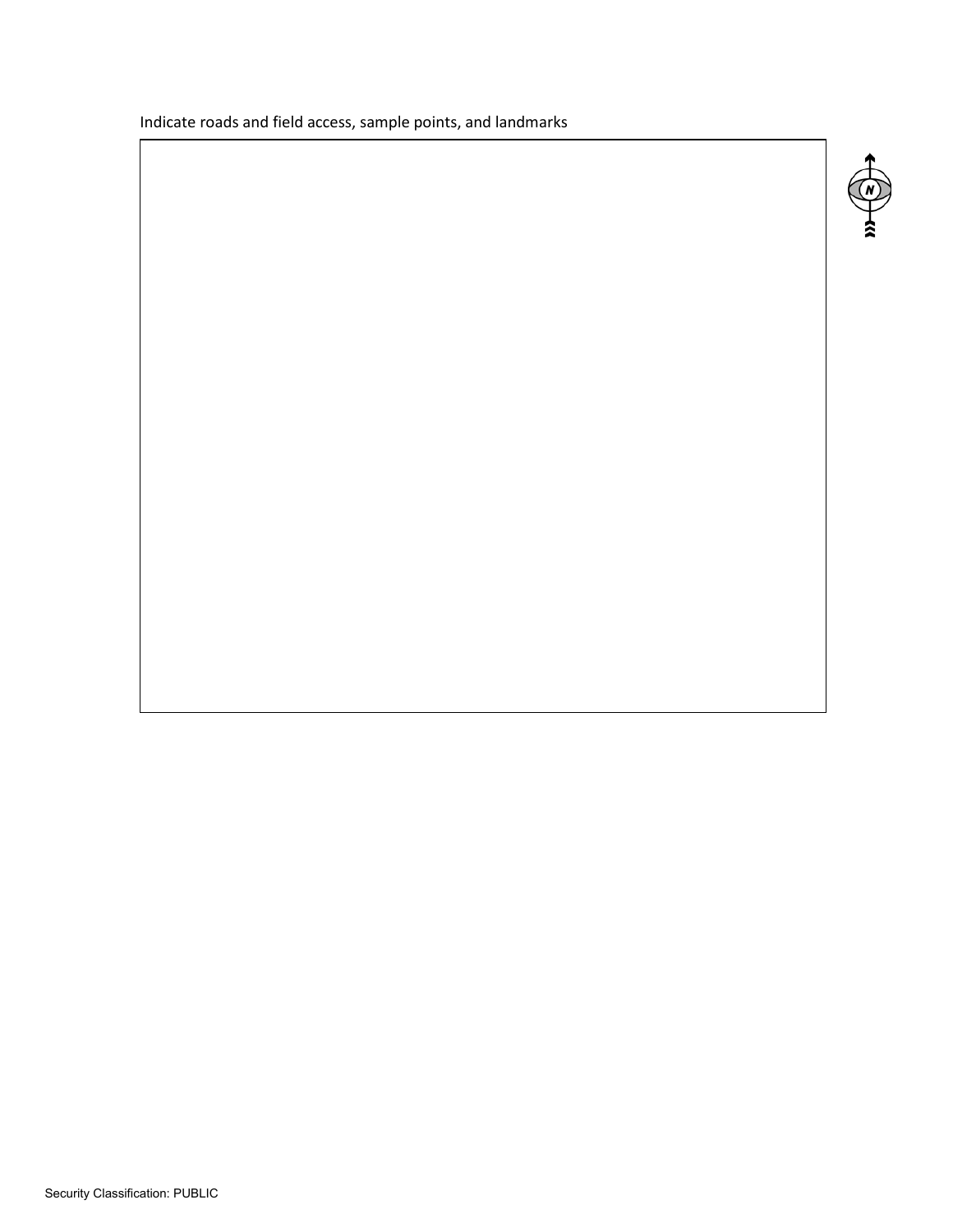#### Attachment 4

# **CLUBROOT OF CRUCIFERS SURVEYING PROTOCOL TO DETECT PRESENCE OR ABSENCE**

**Introduction:** Clubroot is a serious soil-borne disease of crucifer (canola, mustard, cabbage, broccoli, cauliflower, turnip and radish) crops caused by the fungus like organism *Plasmodiophora brassicae*. Disease development is favoured by wet and acidic soil conditions. The pathogen is mainly spread by movement of soil, infected plant material and run off water.

**Symptoms:** The pathogen infects the roots of susceptible hosts causing the formation of clubshaped galls or swellings that restrict the uptake of water and nutrients by the plant. Above ground symptoms include yellowing, stunting, premature ripening and wilting of plants under moisture stress.

## **Equipment and Materials Needed:**

| Clipboard     | Pocket Knife       | Plastic Tray or Pail | <b>GPS Unit</b> |
|---------------|--------------------|----------------------|-----------------|
| Record Sheets | Paper Bags         | Disposable Boot      |                 |
| Hand Trowel   | 5% Bleach Solution | <b>Covers</b>        |                 |

## **Survey Procedure**

Scout for clubroot by visually inspecting susceptible crops for galls (swellings on the roots). Symptoms may take 6 to 8 weeks to develop and are most detectable late in the summer. Recommended time to survey to detect presence or absence of clubroot galls is from **July to September**.

- 1. Do not drive or park vehicle into fields. Try to park on the side of the road in a safe location.
- 2. Visually assess field for suspect infection of clubroot. Look for symptoms such as premature ripening, yellowing or browning of plants, stunting and wilting of plants under moisture stress in crop.
- 3. Put on new disposable boot covers.
- 4. Survey the field in a 'W' pattern, concentrating on areas of potential contamination such as field entrances, sloughs, water runs and other areas identified as suspect.
- 5. Sample several sites within the travel pattern. At each site, record the GPS location and dig up the roots of 10 plants. Shake excess soil off the roots and visually inspect for the presence of galls. Record the number of infested plants (plants that have galls) at each sample site within the field.
	- b. At sites where infection is suspected or found, collect 5 samples of the roots by cutting off the stems and placing the roots in a paper bag labeled with field location.
		- i. **NOTE:** Disinfect sampling tools with a 10% v/v bleach solution or alcohol between samples.
	- c. Combine root samples from individual sample sites within the field to submit for analysis when clubroot is suspected or found. The combined sample must have 5-10 root specimens. If there is no prior history of clubroot for that grower, a sample from the field must be submitted for confirmation by a laboratory test (PCR test).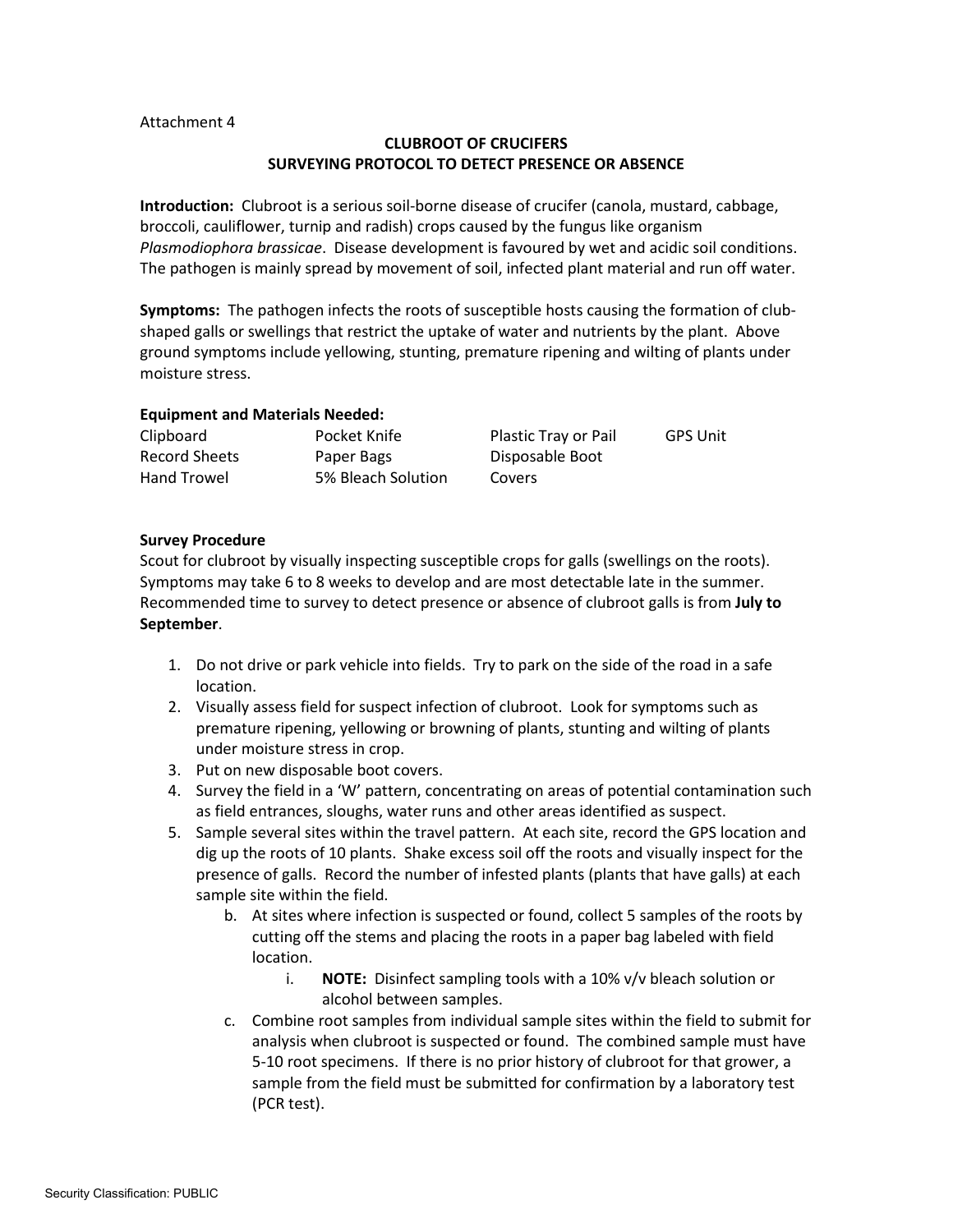- i. The PCR test is to confirm the presence of clubroot within the field. GPS data and visual survey results may be used to identify individual sites within the field.
- d. Retain samples for submission to lab or to Dr. Strelkov for pathotypes identification (if requested).
- e. Prior to leaving potentially infested field, discard disposable boot covers into garbage bag and incinerate later. If boot covers were not used, remove clumps of soil from boots, and then wash in plastic tray with 5% bleach solution (in order to prevent disease spread).
- f. Disinfect sampling tools with bleach solution.
	- i. Recommended to leave boots and tools in bleach solution for 15 minutes for proper disinfection.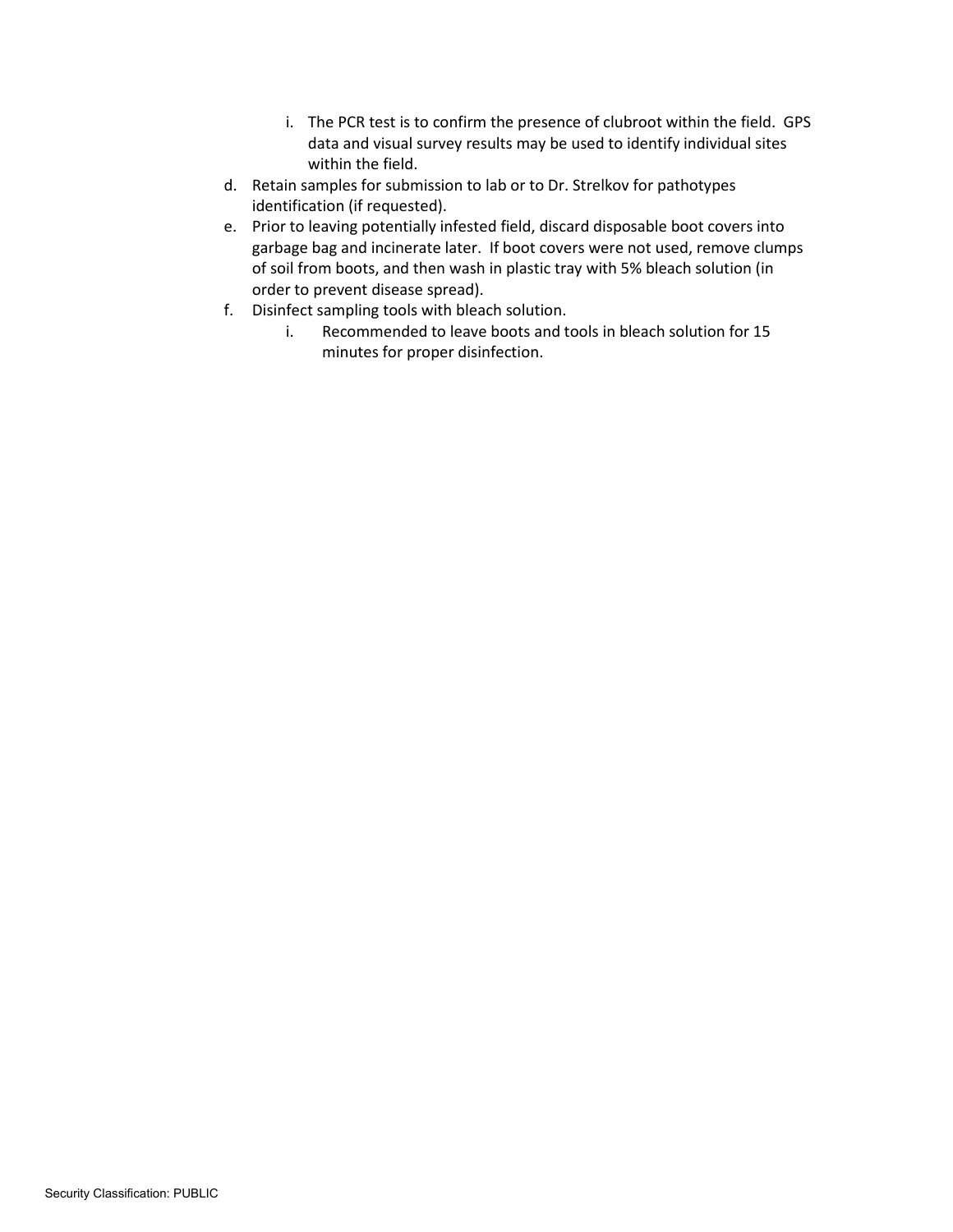## **Attachment 5**

## **CLUBROOT POLICY GUIDELINES FOR MUNICIPALITIES**

Adoption of uniform enforcement policies by Alberta municipalities is recommended for reducing the spread and severity of clubroot disease in canola and cole crops. It will be easier for all land users (farmers, oil and gas companies, etc) who operate in several municipalities to know and follow clubroot policies if they are uniform. There are clubroot best management practices (BMP) that should be communicated to all stakeholders. The following policy recommendations and BMP's were developed by the Alberta Clubroot Management Committee.

#### Recommended Clubroot Policies:

- A. Field Surveys
- 1. Clubroot field surveys should be conducted in municipalities where canola, mustard and cole crops are grown.
- 2. Clubroot survey method, reporting form and calculation of disease incidence must exactly follow standard protocols provided by the Alberta Clubroot Management Committee.
- 3. The first positive survey result for an individual grower must be confirmed by laboratory test (PCR).
- 4. Survey results and legal locations of infested fields must be made available to land renters, landowners and other parties with a genuine commercial interest, under the provisions of the *Alberta Agricultural Pests Act and the Pest and Nuisance Control Regulation (section 10)*. The method of information release shall be at the discretion of the municipal officer, and may be in the form of a map at the municipal office, verbal communication or other formats.
	- B. Disease Spread Reduction
- 1. For fields with a low incidence of clubroot disease (1 positive site out of 10 sample sites using the clubroot survey method), the occupant shall not plant canola or other susceptible crops in the **three** following years. Proper cleaning of field equipment prior to transport from infested fields is required, using procedures outlined in the factsheet "Clubroot Disease of Canola and Mustard" (Agdex 140/638-1, May 2007).
- 2. For fields with a moderate to high incidence of clubroot disease (2 or more positive sites out of 10 sample sites using the clubroot survey method), proper cleaning of field equipment is mandatory and of highest priority, and the occupant shall not plant canola or other susceptible crops for **five** subsequent years.
- 3. Municipalities may also put policies in place allowing the Pest Inspector to issue notices based on the presence or absence of clubroot disease within a field. In these instances, if clubroot is present within the field, proper cleaning of field equipment is mandatory and of highest priority, and the occupant shall not plant canola or other susceptible crops for (**insert number of years**).
	- i. **NOTE:** Discretion is left to local municipalities to determine the number of years to take canola and other susceptible crops out of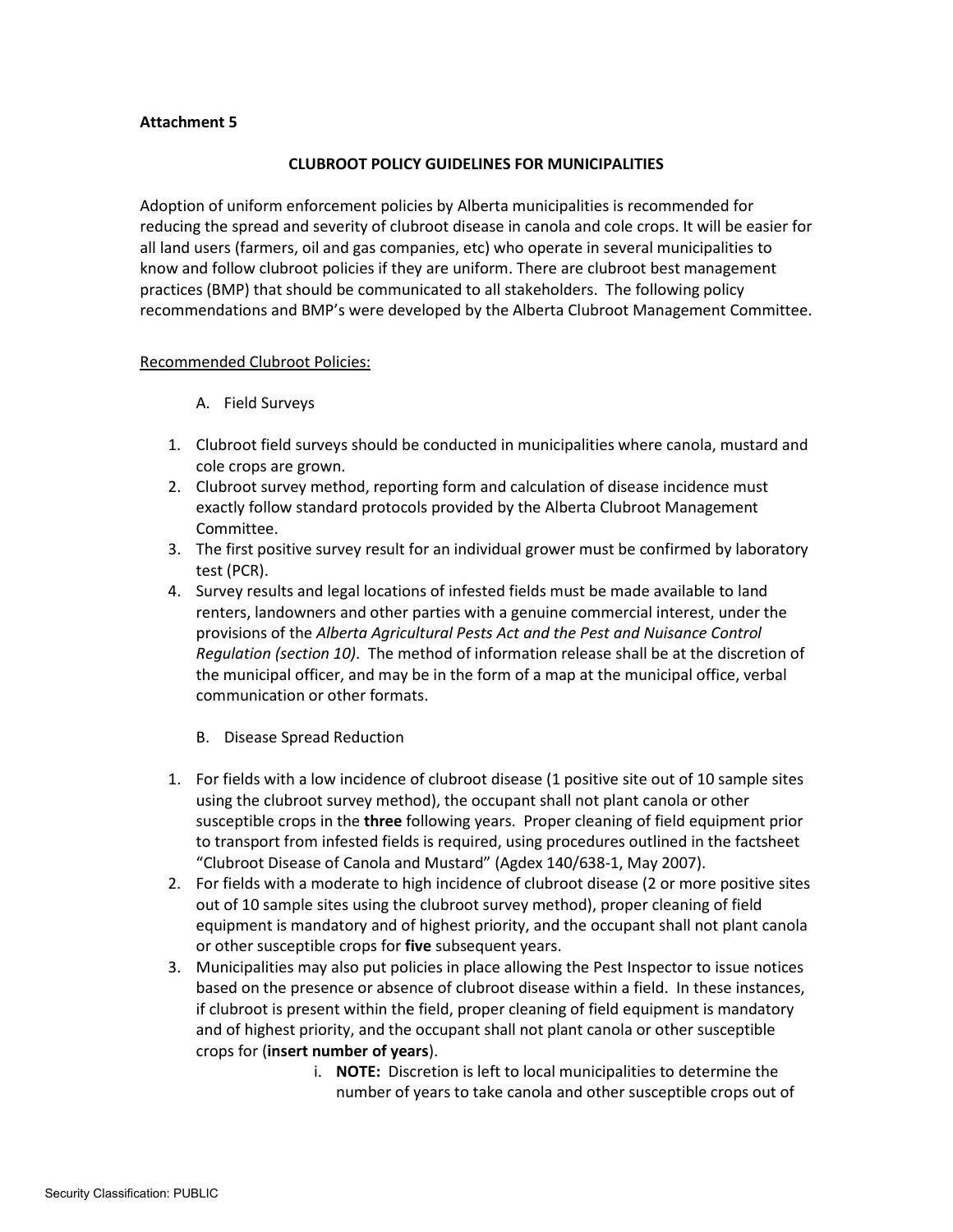rotation for this situation. When local ASBs and councils are making Clubroot Policies, it is recommended that a minimum of three years is used (see point 1 above).

# **Best Management Practices:**

- 1. Canola growers in high-risk situations (confirmed clubroot in the area) should follow traditional canola rotation recommendations (1 in 4). Although this will not prevent the inadvertent introduction of clubroot to clean fields, long rotations will keep any such introductions at very low levels with a minimal economic impact.
- 2. Equipment should be cleaned before transport from all fields. Basic equipment cleaning should be practiced even after fields not known to be infested by clubroot, to reduce the spread of other pests (weeds and other diseases).
- 3. The area next to the exit in infested fields should be grassed to facilitate equipment washing. Where light infestations are only present near the current field access, a field exit should be established at another distant location if possible.
- 4. Grain (canola, cereals, pulses, etc) or propagative materials (potato tubers) from infested fields should not be kept for seed purposes. Straw should not be baled and removed from infested fields.
- 5. Volunteer canola and crucifer weeds must be controlled on infested fields before three weeks of growth has occurred to prevent the production of new resting spores.
- 6. Equipment traffic from infested fields should be minimized. Minimum tillage systems are recommended partly due to less machinery traffic from the field than with conventional tillage. Minimum tillage systems also reduce soil erosion and thus decrease the risk of local spread.
- 7. Scout fields regularly and identify causes of poor crop growth.

# *FOIP Questions and Answers*

# **Can information about infested fields be released?**

Results from soil or clubroot tests can be released as long as they don't identify a person by name. Test results are not considered personal information – it is considered information about the land and not information about a person, therefore, it can be disclosed that a pest exists on a piece of land but NOT who owns or farms the land.

# **Do the** *Agricultural Pests Act (APA)* **and FOIP work together?**

The *APA* allows for the release of personal information. Section 10 under the *APA* Regulations states: *An inspector who finds on any premises evidence of an infestation in any crop may notify persons engaged in the growing, transporting or processing of any crop that may be affected by the infestation, or any organizations representing them, of the infestation, including the location of those premises and the name of their occupants, if the inspector considers such notification necessary or advisable with a view to preventing the spread of or controlling the infestation.*

FOIP allows for release of personal information when there is a provision under another Act. FOIP Act Section 40(1)(f)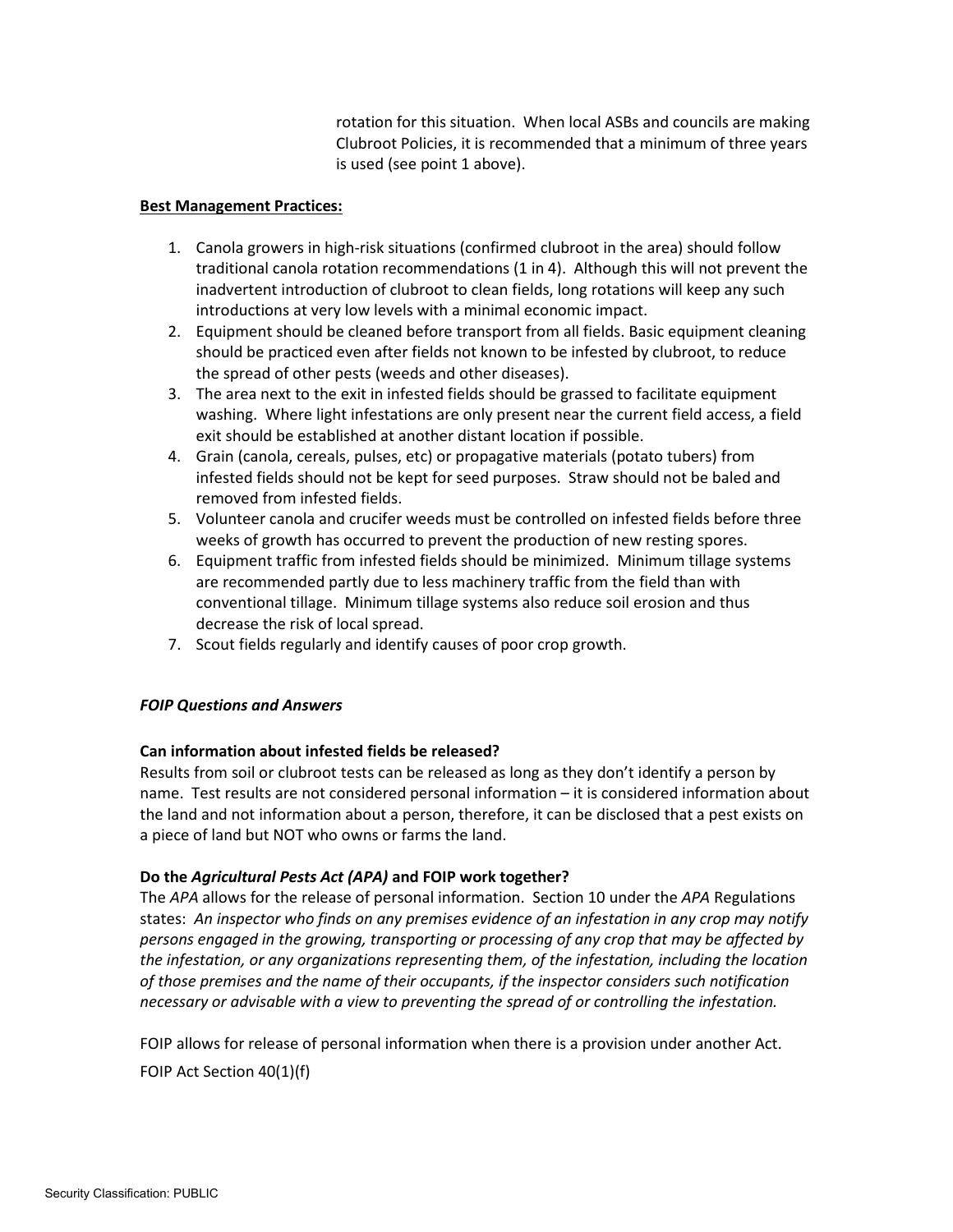40(1) A public body may disclose personal information only

(f) for any purpose in accordance with an enactment of Alberta or Canada that authorizes or requires the disclosure,

Release of information remains is at the discretion of the municipality under both FOIP and the APA as they are most aware of current conditions within their jurisdictions and the potential affects the release of information may have within the community.

What if someone has a county map and looks up the name of the person who owns a parcel of land that is listed as being infected with clubroot? Would this be considered a release of personal information?

It would not be considered a release of personal information because the initiative to find out that information came from an individual and the information was found on documents that are publicly available. There is a provision under FOIP that allows for release of information as long as it is ethical and in good conscious.

FOIP Act Section 4(1)(l)

4(1) This Act applies to all records in the custody or under the control of a public body, including court administration records, but does not apply to the following:

(l) a record made from information

(i) in the Personal Property Registry,

(ii) in the office of the Registrar of Motor Vehicle Services,

(iii) in the office of the Registrar of Corporations,

(iv) in the office of the Registrar of Companies,

(v) in a Land Titles Office,

(vi) in an office of the Director, or of a district registrar, as defined in the *Vital Statistics Act,* or

(vii) in a registry operated by a public body if that registry is

authorized or recognized by an enactment and public access to the registry is normally permitted;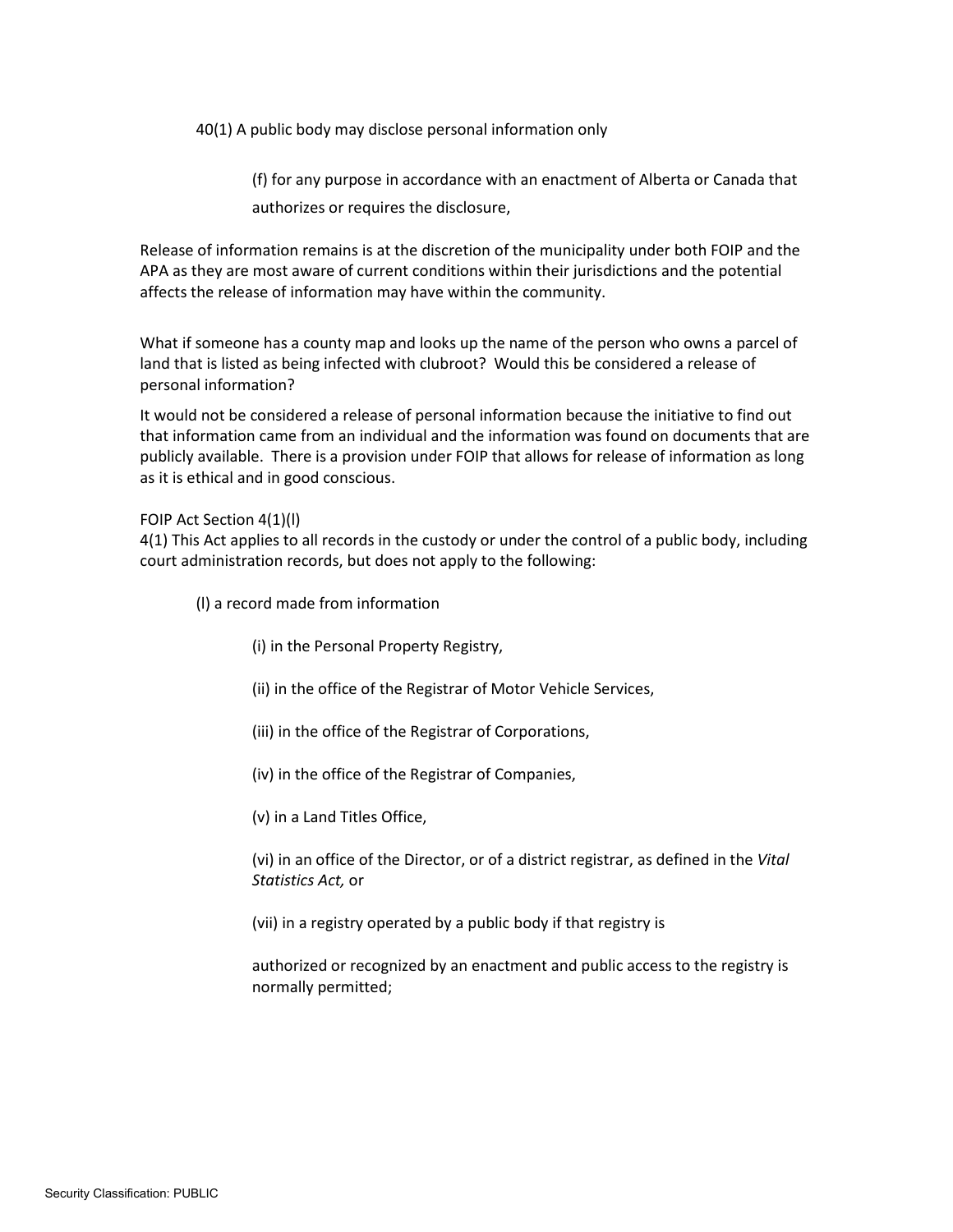# *Why won't private agribusinesses share information with the municipalities?*

Agribusinesses are subject to PIPA and not FOIP. They may disclose the land location of an infested field but there is no requirement under the current law that states that they must share information

## *What is an official FOIP request?*

An official FOIP request is a formal request to release information. There is a cost of \$25 and a form to fill out to make an official FOIP request. If an official FOIP request is made then the municipality is required to release information. The municipality cannot release personal information but is required to release information such as test results and the legal land location for a field that is infected with clubroot, for example. The name of the landowner or occupant would not be released for an official FOIP request.

Information that is considered non-personal (i.e. legal land description, test results) **MUST** be released when an official FOIP request is received. It is up to the discretion of the municipality to release information in all other circumstances.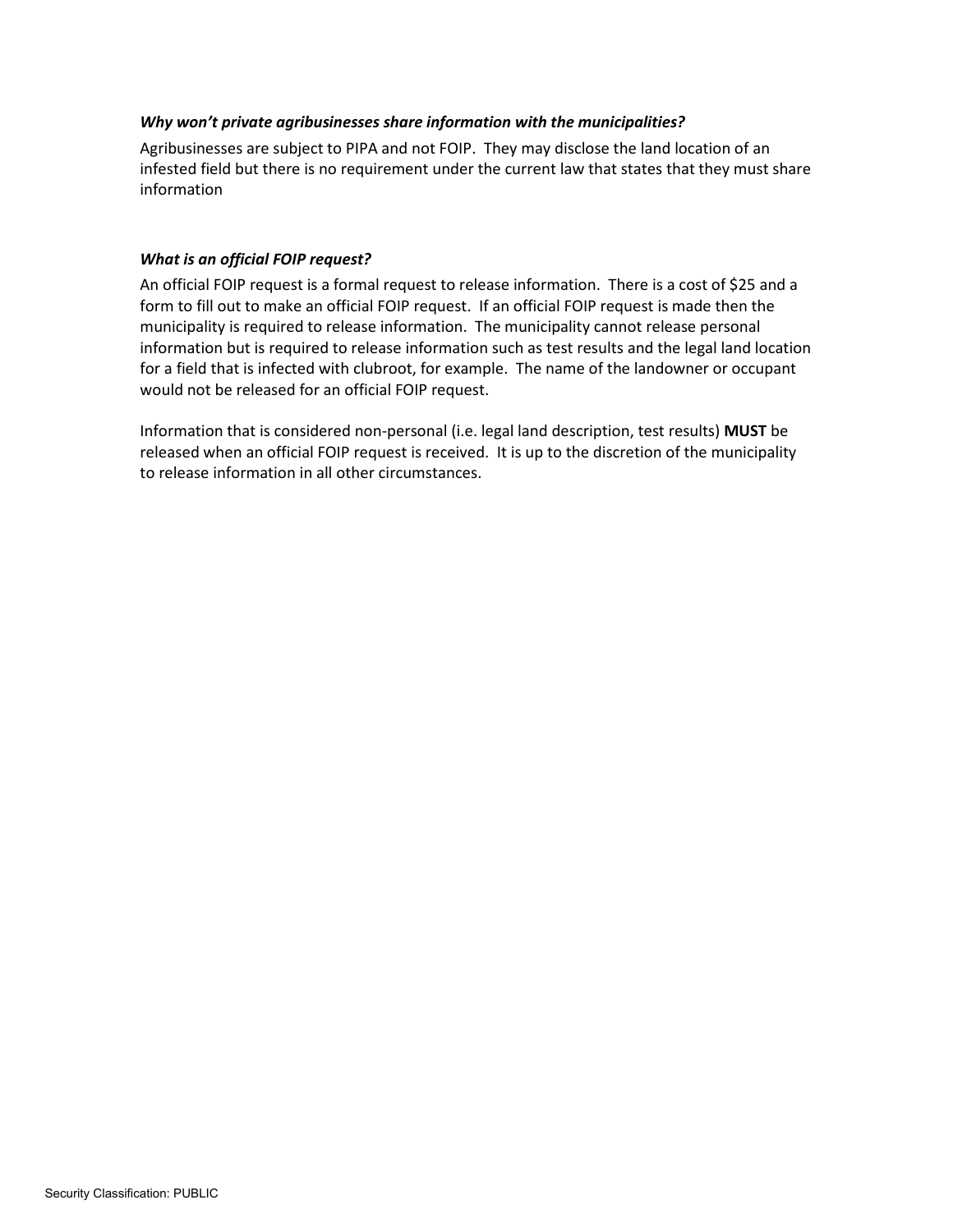Attachment 6 Form 2 – Section 6(1) – *Agricultural Pests Act*

# **Notice to Control Pests** *Agricultural Pests Act* **(Section 6(1)) Pest and Nuisance Control Regulation (Form 2)**

To (owner or occupant of land or property or owner or person in control of livestock)  $of$  (address) You are hereby notified that (description of land or livestock or other property) located on the \_\_\_\_\_\_ quarter of section \_\_\_\_\_\_ township \_\_\_\_\_\_ range \_\_\_\_\_\_ west of the \_\_\_\_\_\_ meridian, Alberta, as indicated on the diagram below, contains or is likely to contain or should be protected against (name of pest) \_\_\_\_\_\_\_\_\_\_\_\_\_\_\_\_\_\_\_\_\_\_\_, which has been declared a pest by the Pest and Nuisance Control Regulation made under the *Agricultural Pests Act*, and you are directed to take the following measures:

*(include description of measures to be taken, including the material, if any, to be used against the pest)* 

| NW  | <b>NE</b> |
|-----|-----------|
|     |           |
|     |           |
|     |           |
|     |           |
|     |           |
| ∣sw | <b>SE</b> |

All of the above measures must be completed within days from the date of issue of this notice, failing which action may be taken in accordance with the legislation referred to above. This notice is issued under section 12(1) of the *Agricultural Pests Act*. An appeal against this notice may be served on the municipal secretary, accompanied by a deposit of \$100, before the expiry of the time limit stated above or the period of 10 days from service of the notice, whichever expiry date occurs first, and otherwise made in accordance with the *Agricultural Pests Act*.

Date of Issue: **Example 20** 

Inspector:

Telephone Number: \_\_\_\_\_\_\_\_\_\_\_\_\_\_\_\_\_\_\_\_\_\_\_\_\_\_\_\_\_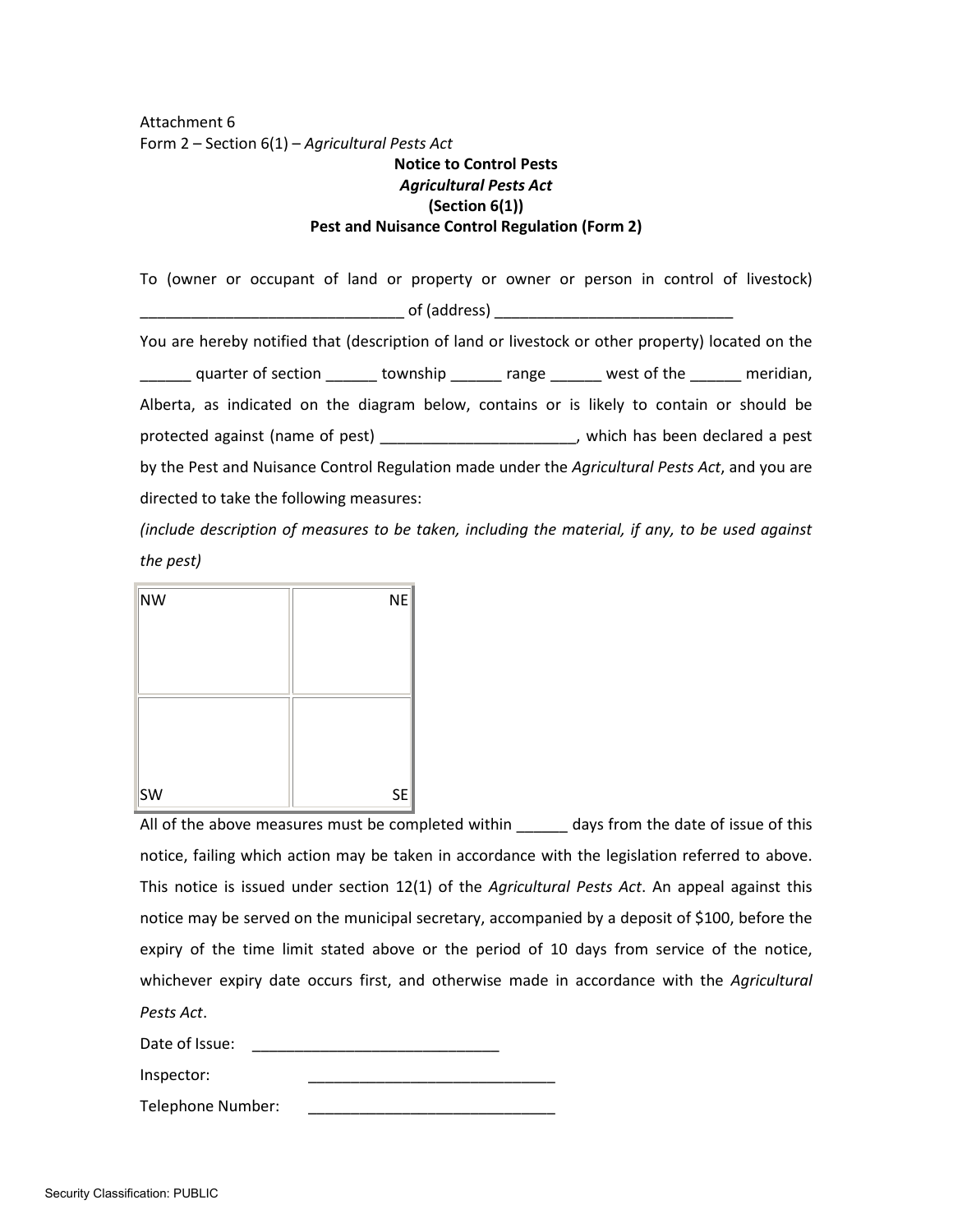**Attachment 7 Example of Form 2 Letter**

# **NOTICE TO CONTROL PESTS** Form 2 (Section 6 (1)) *Agricultural Pests Act* **PEST AND NUISANCE CONTROL REGULATION**

Attn:

You are herby notified that cropland located on the (INSERT LEGAL LAND LOCATION) that was planted to canola in the (INSERT YEAR) growing season contains CLUBROOT, which has been declared a pest by the *Pest and Nuisance Control Regulation* made under the *Agricultural Pests Act*, and you are directed to take the following measures:

- No seeding of canola or other cruciferous crops (mustard, cabbage, cauliflower, broccoli, brussel sprouts, turnips, radish) for the next (INSERT NO. OF YEARS)
	- o Therefore canola cannot be seeded on this land until the year (**INSERT YEAR**)
- Control all volunteer canola
- Clean dirt off tillage equipment when leaving this land location

# *\*\*Property owners who rent this land to other producers must share this information with them.\*\**

Failure to comply with the terms of the above measure may result in action taken in accordance with the legislation referred to as the *Agricultural Pests Act*. This notice is issued under section 12 (1) of the *Agricultural Pests Act*.

*An appeal against this notice may be served on the municipal secretary, accompanied by a deposit of \$100, within a period of 10 days from service of the notice and otherwise made in accordance with the* Agricultural Pests Act*.*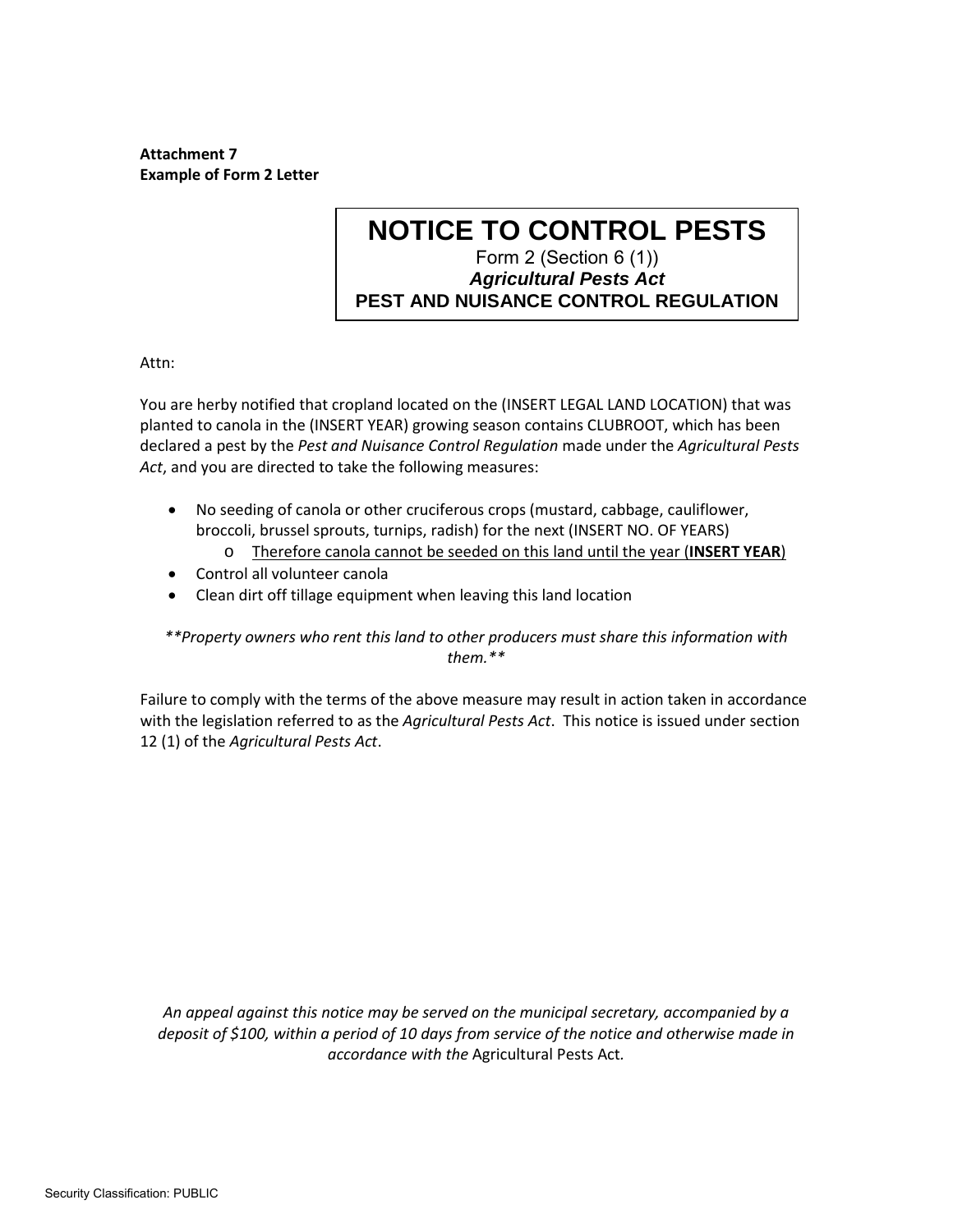Attachment 8 Example of Municipal Bylaw/Policy

## **Agricultural Services – Pest Control**

#### **Control of Clubroot Disease in Canola**

A control measure to prevent the growth and spread of clubroot in canola crops.

- a) All canola crops within (MUNICIPALITY) will be inspected for the presence of clubroot each growing season. This will take place in the months of August and September.
- b) Inspections will be conducted by the Agricultural Fieldman or by an Inspector appointed by the (MUNICIPALITY) Agricultural Service Board.
- c) Inspectors will follow procedures set out by Agricultural Services administration on proper sampling techniques and protocol for entering upon land.
- d) When land is verified positive for clubroot the landowner will be notified in writing with a legal notice under the Province of Alberta Agricultural Pests Act.
- e) The notice will prohibit the growth of canola and mustard crops for the period of five years. Under no circumstances will these crops be permitted to be grown.
- f) Any land then sown to such a crop within the five year crop restriction will be destroyed.
- g) The owner or occupants of the land who are disturbing the soil will have the responsibility to follow best management guidelines set out by Alberta Agriculture and Rural Development to reduce the spread of disease with the movement of soil and equipment.
- h) Agricultural Services administration staff will provide information and education to landowners regarding the spread of disease. Further, information may be obtained by contacting the Agricultural Services Board at (PHONE NUMBER).

This policy shall be reviewed on an annual basis by the Agricultural Service Board.